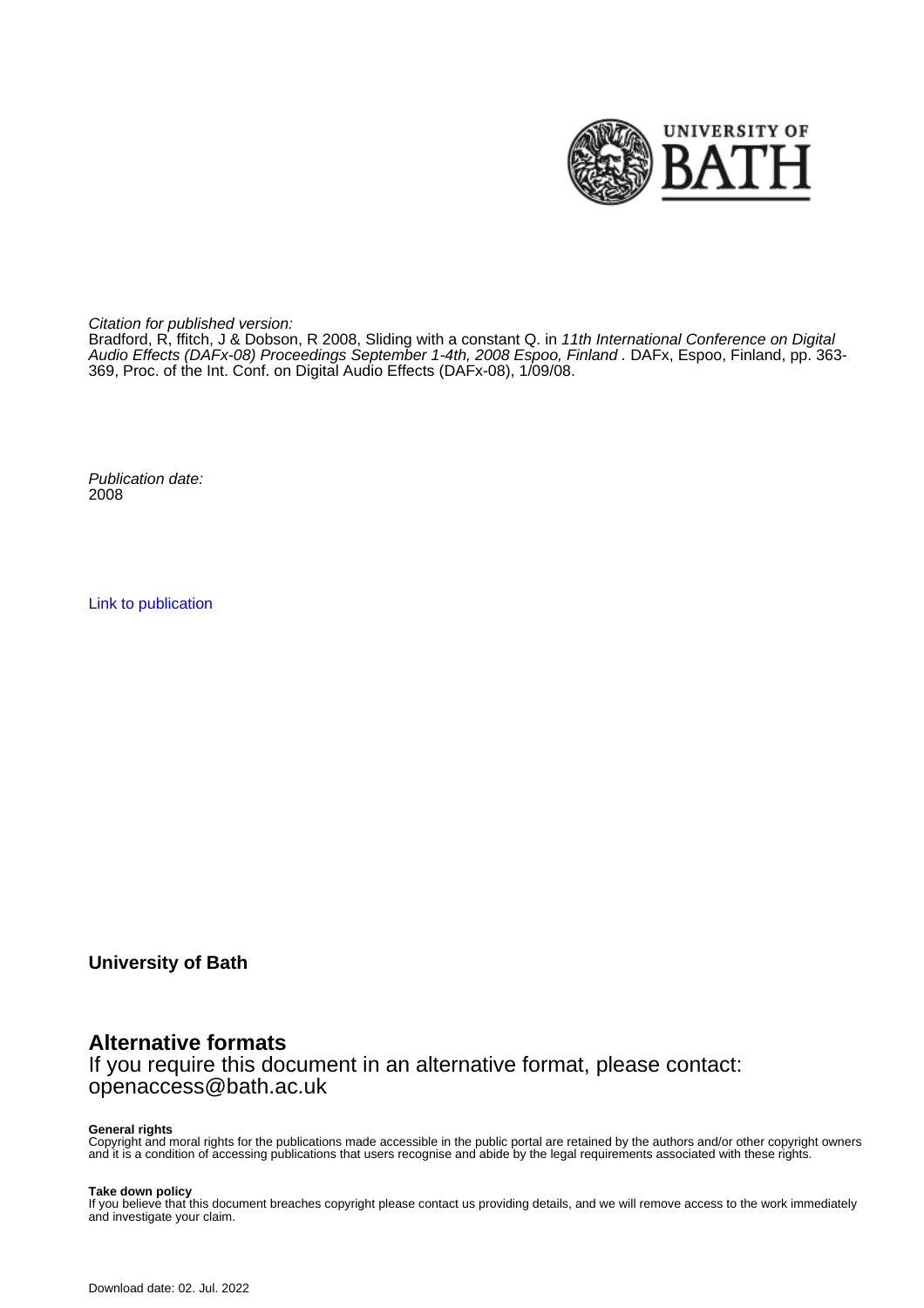*Proc. of the 11th Int. Conference on Digital Audio Effects (DAFx-08), Espoo, Finland, September 1-4, 2008*

## SLIDING WITH A CONSTANT Q

*Russell Bradford,*

[Dept. of Computer Science]( http://www.cs.bath.ac.uk/rjb/) University of Bath England [rjb@cs.bath.ac.uk](mailto:rjb@cs.bath.ac.uk)

*John ffitch,*<sup>∗</sup>

[Codemist Ltd](http://www.cs,bath.ac.uk/jpff/) Combe Down Bath, UK [jpff@codemist.co.uk](mailto:jpff@codemist.co.uk)

*Richard Dobson,*†

[Composer's Desktop Project,](http://people.bath.ac.uk/masrwd/) Frome, Somerset United Kingdom [richarddobson@blueyonder.co.uk](mailto:richarddobson@blueyonder.co.uk)

## ABSTRACT

The linear frequency (constant-bandwidth) scale of the FFT has long been recognised as a disadvantage for audio processing. Long analysis windows are required for adequate low-frequency resolution, while small windows offer lower latency, better handling of transients, and reduced computation cost. A constant-Q form of analysis offers the possibility of increased low-frequency resolution for a given window size, this resolution being essential for many fundamental processing tasks such as pitch shifting.

We consider the application of the Sliding Discrete Fourier Transform to a Constant-Q analysis. The increased flexibility of sliding allows for a variety of data alignments, and we produce the mathematical formulation of these. Windowing in the frequency domain introduces further complications. Finally we consider the implementation of the analysis on both serial and parallel computers.

#### 1. INTRODUCTION

The Discrete Fourier Transform (DFT) is usually calculated by the FFT algorithm, but this forces a number of constraints, like a power of 2 window size<sup>[1](#page-1-0)</sup> and frequency bins of equal width in Hertz. With the increased computational power now available it is possible to consider alternative methods. We have already presented the Sliding Discrete Fourier Transform[\[1\]](#page-6-0) and the Sliding Phase Vocoder[\[2,](#page-6-1) [3\]](#page-6-2) in both theory and practice, following the lead of Moorer[\[4\]](#page-7-0). There we used the Sliding Discrete Fourier Transform (SDFT) as a direct replacement for the FFT, incorporated into a full sliding phase vocoder (SPV) and gained musically both from the increased bandwidth in each bin and from the single-sample update. Latency is also reduced. Pitch shifting was shown to be greatly simplified, as the bandwidth of each bin is bounded only by the Nyquist rate. For example we have demonstrated its use in applying classic audio-rate FM to an incoming audio stream.

In this paper we consider the other often quoted advantage of the SDFT, that the frequency bins do not need to be the same size. We will consider that implication of a constant-Q variant of the DFT, performing the stepping via sliding. By Q we mean for each bin the ratio of centre frequency to the bandwidth. We show that the computation is viable, and the results are indeed as expected.

The problem of constant-Q frequency representation is certainly not new: for example Brown[\[5\]](#page-7-1) considers this problem, and there are many others. It was considered sufficiently important that Izmirli[\[6\]](#page-7-2) was willing to consider multiple FFTs to get the information. There have been various attempts to approximate a constant-Q transform from a conventional FFT, such as Härmaä *et al.*[\[7\]](#page-7-3) who used a filter to warp the original signal according to psychoacoustic principles. Other approximations can be found in [\[8\]](#page-7-4), [\[9\]](#page-7-5) and [\[10\]](#page-7-6).

#### 2. OFFSET CONSTANT Q SLIDING DFT

Traditional constant Q DFTs take all the samples in their analysis starting at the beginning of the frame (*e.g.* [\[11\]](#page-7-7)). Thus the high frequency bins, having shorter frames, ignore the later samples from the frame, as shown in table [1.](#page-1-1) Some of these samples might be covered in an overlap as the frames are stepped.

<span id="page-1-1"></span>

|      | summing over these samples | $N-1$ |
|------|----------------------------|-------|
| low  |                            |       |
| med  |                            |       |
| high |                            |       |

In the sliding constant  $Q$  DFT, the situation is somewhat different as each sample is analysed at some point as it slides through every frame.

In effect Q measures how many cycles are needed to make an analysis. To resolve a fraction f of a tone we have  $Q =$  $1/(2^{f/6}-1)$ , so for a quarter-tone resolution  $(2^{1/24})$  ratio between bin centres)  $Q$  is approximately 34. The lowest frequency bin is

<sup>∗</sup> Also at University of Bath

<span id="page-1-0"></span><sup>†</sup> Sometime Research Officer, University of Bath

<sup>&</sup>lt;sup>1</sup>Some implementations, such as FFTW, employ a mixed-radix approach to relax the power-of-2 restriction at the cost of some increased computation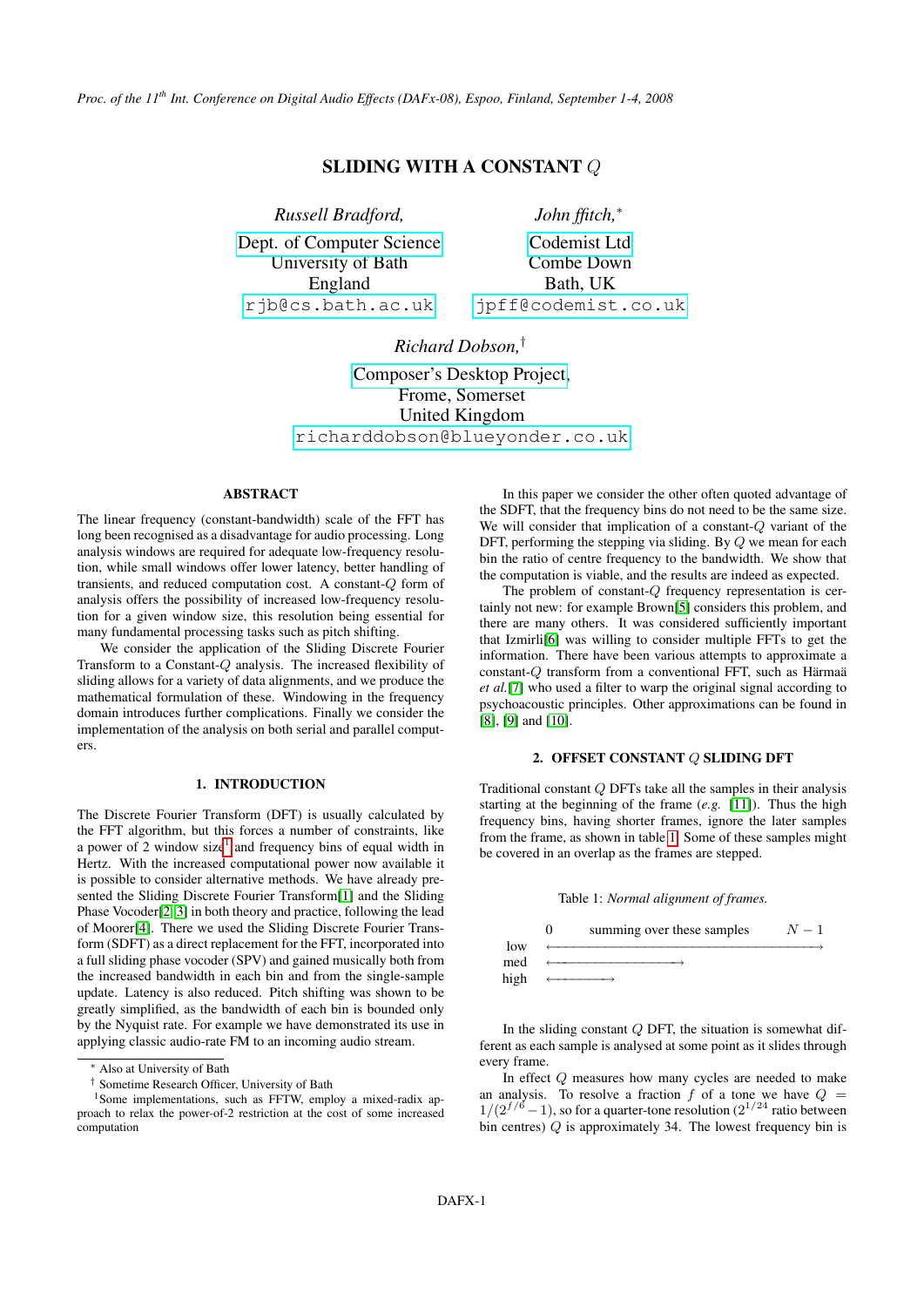the longest: for a frequency of 27.5HZ (the lowest A on a standard piano) at standard CD quality 44100 samples/sec this corresponds to 54728 samples, which translates to a latency of 1.24 seconds. At the Nyquist frequency this drops to 70 samples, or 1.59ms. Indeed, if we slide in a single sample at a time, it will be about 1.24 seconds before a given sample hits the smaller bins.

However there is nothing to stop us moving where the frames start analysing the samples. We can allow each frame to start at an arbitrary offset, and could even allow the frame to move about during the analysis<sup>[2](#page-2-0)</sup>.

In the sequel we use the following notation and nomenclature:

- $\alpha$ : bin centre ratio,  $\alpha = 1 + 1/Q$
- $\bullet$  bin: centred on an analysis frequency (indexed by  $k$ , with frequency  $f_{\text{min}}\alpha^k$ )
- bin width: range of frequencies a bin covers (roughly  $f_{\text{min}} \alpha^{k-1/2}$  to  $f_{\text{min}} \alpha^{k+1/2}$
- frame: a set of contiguous samples contributing to a single bin
- frame size: number of samples to compute the bin  $(N_k)$
- window: a cosine-like operation on a frame to reduce smearing

#### 3. THE OFFSET FORMULAE

<span id="page-2-2"></span>Table 2: *Frames aligned to end at the same sample.*

|      | summing over these samples | $N-1$ |
|------|----------------------------|-------|
| low  |                            |       |
| med  |                            |       |
| high |                            |       |



<span id="page-2-3"></span>

Suppose frame  $k$  has an offset of  $s_k$ . Then the constant  $Q$  DFT for bin  $k$  at time  $t$  is

$$
F_t(k) = \frac{1}{N_k} \sum_{j=0}^{N_k - 1} f(j + s_k + t) e^{-2\pi i j Q/N_k}
$$
 (1)

where  $N_k$  is the size of frame k.

Sliding by one sample, at time  $t + 1$ :

$$
N_k F_{t+1}(k) = \sum_{j=0}^{N_k - 1} f(j + s_k + t + 1) e^{-2\pi i j Q/N_k}
$$
  
= 
$$
\sum_{j=1}^{N_k} f(j + s_k + t) e^{-2\pi i j Q/N_k} e^{2\pi i Q/N_k}
$$
  
= 
$$
e^{2\pi i Q/N_k} \left( \sum_{j=0}^{N_k - 1} f(j + s_k + t) e^{-2\pi i j Q/N_k} + f(s_k + N_k + t) e^{-2\pi i Q} - f(s_k + t) \right)
$$
 (2)

Thus

<span id="page-2-1"></span>
$$
F_{t+1}(k) = e^{2\pi i Q/N_k} \times \left( F_t(k) + \frac{e^{-2\pi i Q} f(N_k + s_k + t) - f(s_k + t)}{N_k} \right)
$$
\n(3)

In this,  $f(s_k + N_k + t)$  is the new sample being slid in, while  $f(s_k + t)$  is the old sample moving out.

We now consider three particular cases; aligned left, centrally and right.

#### **3.1.** Case  $s_k = 0$

The simple left-aligned constant Q sliding DFT corresponds to setting all  $s_k$  values to zero. The equation [3](#page-2-1) then reduces to

$$
F_{t+1}(k) = e^{2\pi i Q/N_k} \left( F_t(k) + \frac{e^{-2\pi i Q} f(N_k + t) - f(t)}{N_k} \right)
$$
\n(4)

This has the large latency for analysis of high frequencies, as noted above, based on the window size of the lowest frequency.

#### 3.2. Case  $s_k = N - N_k$

The other extreme case is when the different frequency frames are right-aligned, as shown in figure [2.](#page-2-2) So if  $N$  is the length of the longest frame we get that  $F_{t+1}(k)$  is

$$
e^{2\pi i Q/N_k} \left( F_t(k) + \frac{e^{-2\pi i Q} f(N+t) - f(N - N_k + t)}{N_k} \right) \tag{5}
$$

where  $f(N+t)$  is the new sample (the same sample for all frames) and  $f(N - N_k + t)$  is the oldest sample in each frame.

This has low latency for high frequencies and larger latency for lower frequencies; the latency increases with the wavelength.

**3.3. Case** 
$$
s_k = (N - N_k)/2
$$

The other potentially interesting case is to align all the windows on the middle of the windows. This is the middle-aligned constant Q sliding DFT, shown in figure [3:](#page-2-3)

<span id="page-2-0"></span> $2$ though probably this is not a terribly useful thing to do!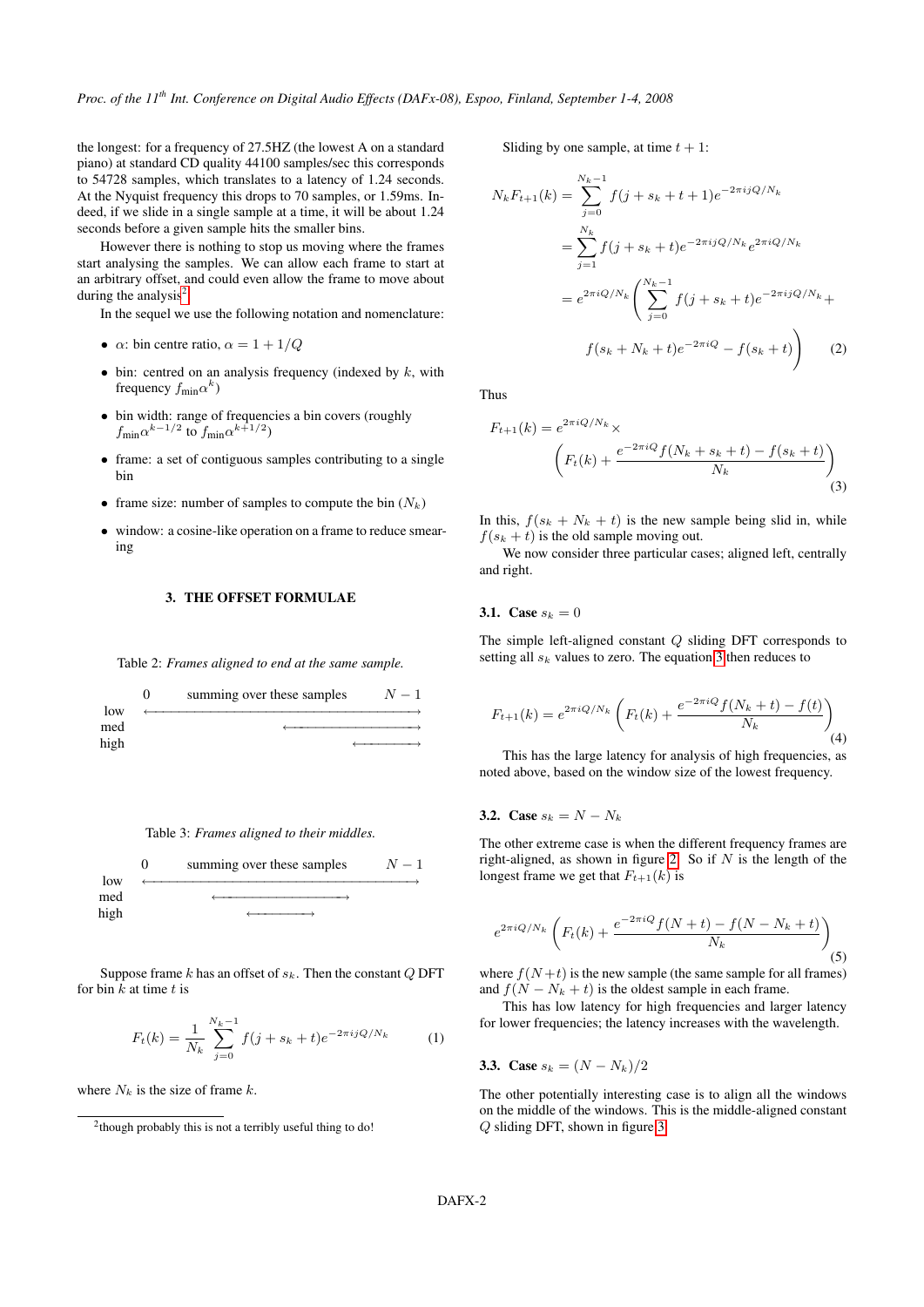$$
F_{t+1}(k) = e^{2\pi i Q/N_k} \times \left( F_t(k) + \frac{e^{-2\pi i Q} f(\frac{N+N_k}{2} + t) - f(\frac{N-N_k}{2} + t)}{N_k} \right)
$$
\n(6)

where again  $f(\frac{N+N_k}{2}+t)$  is the new sample,  $f(\frac{N-N_k}{2}+t)$  the old sample.

This has a fairly high latency for high frequencies, but has the advantage that all the frames' midpoints are aligned so in some sense they are all analysing the same part of the signal.

#### 4. COMPUTATIONAL ASPECTS

The formulae look complicated, but the inner loop is simply

$$
F[k] = \exp[s[k] * (F[k] + (\exp[m2pi]Q * fx[sk + Nk)] - fx[sk]) / Nk);
$$

Where  $\exp$ s is an array of pre-computed complex exponentials, expm2piIQ is a single pre-computed complex exponential,  $f \times$ the array of real input samples and  $F$  the output array of the complex DFT. This loop can be trivially parallelised.

<span id="page-3-0"></span>

Figure 1: *Constant* Q *DFT*

To show the advantage of a constant  $Q$  sliding DFT we consider a signal constructed from a sum of sine waves of frequencies of 100, 110, 120, 1000, 10000, 11000, 12000Hz. In figure [1](#page-3-0) we show the DFT of this signal. No windowing was used. The low frequencies are as clearly separated as the high frequencies.

<span id="page-3-1"></span>

Figure 2: *Standard DFT*

In contrast, Figure [2](#page-3-1) shows the lower half of a 1024-sample standard DFT of the same signal; the separation of the low frequencies is totally missing.

It is also worth noting that with constant Q we do not get the symmetry of the bins about the middle due to the complex conjugate and so there are no redundant bins.

The time to add one sample is proportional to the number of bins. For quarter tone separations and a  $f_{\text{min}} = 27.5 \text{Hz}$ , at sample

rate 44100Hz this is 232 bins. This is a considerable saving on the regular SDFT, and the reduction of bins by a log makes the computational cost similar to a more normal FFT analysis.

#### 5. WINDOWING

In a SDFT any sample windowing to reduce smearing has to be applied in the frequency domain, after the transform, as described in  $[3]$ . For the constant  $Q$  variant this process is not so easy as in the variable Q sliding variant. So let

$$
F_{Qt}(k) = \frac{1}{N_k} \sum_{j=0}^{N_k - 1} f(j + s_k + t) e^{-2\pi i j Q/N_k}
$$
 (7)

where we make  $Q$  explicit in  $F$ , and

$$
F_{Qt}^{w}(k) = \frac{1}{N_k} \sum_{j=0}^{N_k - 1} w_k(j) f(j + s_k + t) e^{-2\pi i jQ/N_k}
$$
 (8)

be the windowed transform, where  $w_k(j) = a + b \cos(2\pi j/N_k)$ is a standard cosine window. Different values of the constants  $a$ and b correspond to a range of common windowing methods. For example,  $a = 1/2$  and  $b = -1/2$  is the von Hann window. For the following we will restrict the discussion to single cosine windows. So

$$
N_k F_{Qt}^w(k) = \sum_{j=0}^{N_k - 1} w_k(j) f(j + s_k + t) e^{-2\pi i j Q/N_k}
$$
  
\n
$$
= a \sum_{j=0}^{N_k - 1} f(j + s_k + t) e^{-2\pi i Q/N_k} +
$$
  
\n
$$
b \sum_{j=0}^{N_k - 1} \cos(2\pi j/N_k) f(j + s_k + t) e^{-2\pi i Q/N_k}
$$
  
\n
$$
= a N_k F_{Qt}(k) +
$$
  
\n
$$
b \sum_{j=0}^{N_k - 1} \left( \frac{e^{2\pi i j/N_k} + e^{-2\pi i j/N_k}}{2} \right) f(j + s_k + t) e^{-2\pi i Q/N_k}
$$
  
\n
$$
= a N_k F_{Qt}(k) +
$$
  
\n
$$
\frac{b}{2} \sum_{j=0}^{N_k - 1} f(j + s_k + t) \left( e^{-2\pi i j (Q - 1)/N_k} + e^{-2\pi i j (Q + 1)/N_k} \right)
$$
  
\n
$$
= N_k \left( a F_{Qt}(k) + \frac{b}{2} F_{Q - 1,t}(k) + \frac{b}{2} F_{Q + 1,t}(k) \right) \tag{9}
$$

Thus

$$
F_{Qt}^{w}(k) = aF_{Qt}(k) + \frac{b}{2}F_{Q-1,t}(k) + \frac{b}{2}F_{Q+1,t}(k)
$$
 (10)

Recall that the range of  $k$ , the number of bins, is typically quite small, so it does not take much extra memory to keep all of the  $F_{Qt}(k)$ ,  $F_{Q-1,t}(k)$ , and  $F_{Q+1,t}(k)$  values. We do have extra work in sliding the samples for all three transforms though. But again it should be noted that this is all pathologically parallel.

Figure [3](#page-4-0) shows the effect of adding a von Hann window to the analysis of the synthetic signal used above. It greatly reduces the response outside the target bins. Similarly, Figure [4](#page-4-1) shows a windowed transform of a simple square wave, showing clearly the  $1/n$  drop-off.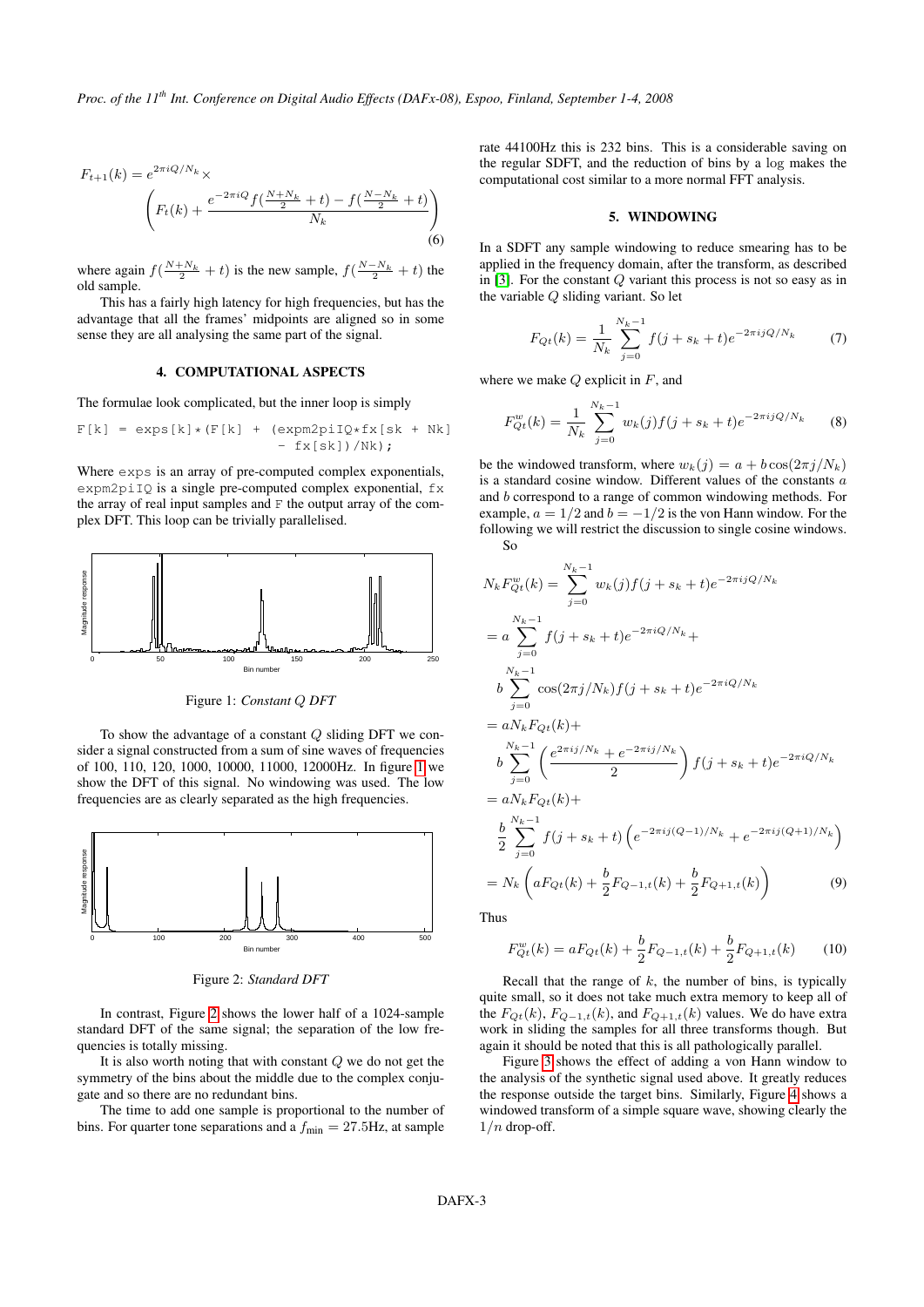<span id="page-4-0"></span>

Figure 3: *Windowed Constant* Q *DFT.*

<span id="page-4-1"></span>

Figure 4: *Windowed Constant* Q *Sliding DFT of a Square Wave.*

## 6. RESYNTHESIS

The SDFT can be represented as a matrix that maps samples into frequencies (figure [5\)](#page-4-2). Apart from a few edge cases, this matrix is singular, having determinant zero. Thus we can not expect to be able to reconstruct the exact signal as the SDFT does not retain all the information in the original signal.

There have been attempts at reconstruction, such as Zhuo and Micheli-Tzanakou[\[12\]](#page-7-8) who uses a single (middle of window) point. Realising the problems of the inverse, FitzGerald, Cranich and Cychowski[\[13\]](#page-7-9) approximates an inverse by minimisation techniques.

<span id="page-4-2"></span>

| 1            | $\alpha_1$       | $\alpha_1^2$     | $\alpha_1^3$ | $\alpha_1^4$ | $\alpha_1^5$  | $\alpha_1^6$                      | $\alpha_1^7$       | $\alpha_1^8$     | $\alpha_1^9$     | $\alpha_1^{10}$  | $\alpha_1^{11}$ |  |
|--------------|------------------|------------------|--------------|--------------|---------------|-----------------------------------|--------------------|------------------|------------------|------------------|-----------------|--|
| 0            | 1                | $\alpha_2$       | $\alpha_2^2$ | $\alpha_2^3$ | $\alpha_2^4$  | $\alpha_2^5$                      | $\alpha_2^6$       | $\alpha_2^7$     | $\alpha_2^8$     | $\alpha_2^9$     | 0               |  |
| $\mathbf{0}$ | $\boldsymbol{0}$ | 1                | $\alpha_3$   | $\alpha_3^2$ | $\alpha_3^3$  | $\alpha_3^4$                      | $\alpha_{3}^{5}$   | $\alpha_{3}^{6}$ | $\alpha_2^7$     | $\alpha_{3}^{8}$ | $\bf{0}$        |  |
| 0            | 0                | 1                | $\alpha_4$   | $\alpha_4^2$ | $\alpha_4^3$  | $\alpha_4^4$                      | $\alpha_4^5$       | $\alpha_4^6$     | $\alpha_4^7$     | $\alpha_4^8$     | $\bf{0}$        |  |
| 0            | 0                | 1                | $\alpha_5$   | $\alpha_5^2$ | $\alpha_5^3$  | $\alpha_5^4$                      | $\alpha_5^5$       | $\alpha_5^6$     | $\alpha_{5}^{7}$ | 0                | $\bf{0}$        |  |
| $\mathbf{0}$ | $\boldsymbol{0}$ | $\boldsymbol{0}$ | 1            | $\alpha_6$   | $\alpha_6^2$  | $\alpha_6^3$                      | $\alpha_6^4$       | $\alpha_6^5$     | $\alpha_6^6$     | $\bf{0}$         | 0               |  |
| $\mathbf{0}$ | 0                | 0                | 1            | $\alpha_7$   | $\alpha_7^2$  | $\alpha_7^3$                      | $\alpha_7^4$       | $\alpha_7^5$     | $\bf{0}$         | 0                | $\bf{0}$        |  |
| $\mathbf{0}$ | $\boldsymbol{0}$ | $\boldsymbol{0}$ | 1            | $\alpha_8$   | $\alpha_8^2$  | $\alpha_8^3$                      | $\alpha_{\rm g}^4$ | $\alpha_8^5$     | 0                | $\bf{0}$         | 0               |  |
| $\mathbf{0}$ | $\boldsymbol{0}$ | 0                | 0            | $\mathbf{1}$ | $\alpha_9$    | $\alpha_9^2$                      | $\alpha_9^3$       | $\alpha_9^4$     | 0                | 0                | 0               |  |
| $\mathbf{0}$ | $\boldsymbol{0}$ | 0                | 0            | 1            | $\alpha_{10}$ | $\alpha_{10}^2$                   | $\alpha_{10}^3$    | $\alpha_{10}^4$  | 0                | 0                | 0               |  |
| $\theta$     | 0                | 0                | 0            | 1            | $\alpha_{11}$ | $\alpha_{11}^2$                   | $\alpha_{11}^3$    | $\boldsymbol{0}$ | 0                | $\bf{0}$         | $\theta$        |  |
| $\mathbf{0}$ | 0                | 0                | 0            | 1            | $\alpha_{12}$ | $\alpha_{12}^2$ – $\alpha_{12}^3$ |                    | 0                | 0                | $\boldsymbol{0}$ | 0               |  |

Figure 5: *Example SDFT transformation:* α*s stand for various roots of unity.*

We have a kind of reconstruction:

$$
\hat{f}(t) = \sum_{k=0}^{B} F_t(k)e^{2\pi i Q/N_k}
$$
\n(11)

where  $B$  is the number of bins. This is fast, as  $B$  is relatively

small, and all the  $e^{2\pi i Q/N_k}$  are already precomputed as part of the forward transform.

<span id="page-4-3"></span>

Figure 6: *Square wave and a reconstruction.*

In practice, this reconstructed signal *sounds* remarkably similar to the original. Figure [6](#page-4-3) show a square wave and its reconstruction using this formula. They are clearly quite different in their phase content. However they sound almost the same: after all, they have the same representation in the constant Q.

The utility of the transform can be seen from the original and resynthesis of a slap-low bass guitar sound. In figure [7](#page-4-4) we show part of the wave-forms, which while not bit-accurate is very similar. The latency of the process is also clear in this figure. The spectral view in figure [8](#page-4-5) emphasises the similarities.

<span id="page-4-4"></span>

Figure 7: *Wave form of slap low bass.*

<span id="page-4-5"></span>

Figure 8: *Spectrum of slap low bass.*

## 7. TRANSFORMATIONS

In implementing the sliding constant- $Q$  transform we are at the beginning of a journey through largely unexplored territory. The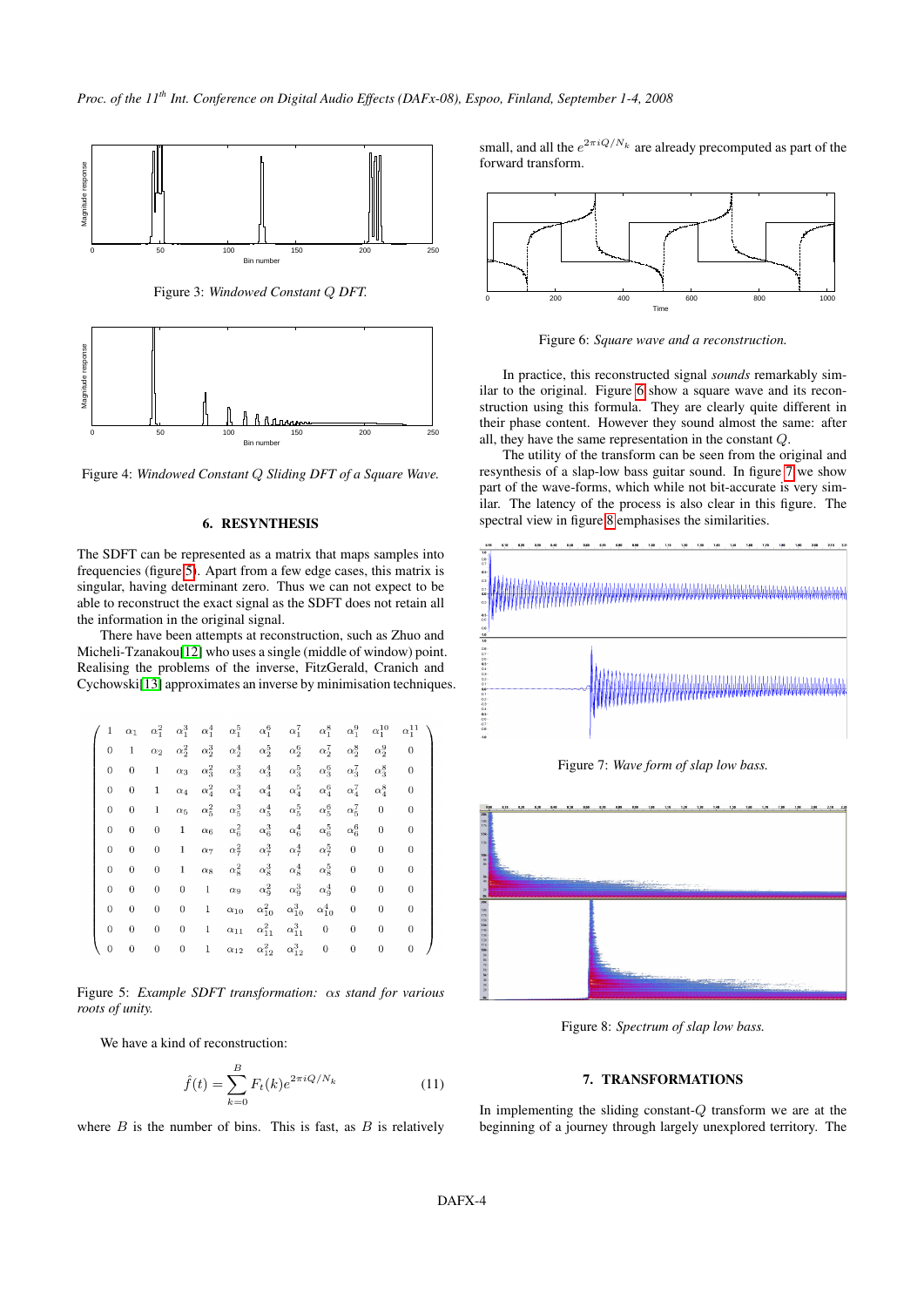<span id="page-5-0"></span>

Figure 9: *The Structure of Constant-*Q*: N per bin v bin frequencies.*

<span id="page-5-1"></span>

Figure 10: *Pulse-wave: Close-up of Bin frequencies v magnitudes.*

contrast with the standard linear transform is stark. Figure [9](#page-5-0) relates the centre frequency of each bin to the number of samples to which they correspond. The complementary exponential nature of both parameters is obvious. Just as interesting is the shape of the input magnitude response. Figure [10](#page-5-1) illustrates a typical response, together with the nominal centre frequencies for each bin. In the conventional DFT (sliding or otherwise, we are used to seeing a somewhat indistinct low frequency (LF) response, with increasing resolution at high frequency. As expected, the sliding constant-Q transform reverses this behaviour.

Figure [11](#page-5-2) shows the result of an upwards pitch shift by 3 semitones. Clearly the phases especially of the higher components are disturbed (in some orderly way: there is a clear pattern to the variations; we expect further analysis will provide a simple formula to describe this), but nevertheless it sounds very reasonable. Note that while the latency is extreme because of the large Nmax, the number of bins passed through the transformation is (in this case) only 97, comparable more to a peak-tracked stream than to a standard DFT-based stream. Initial tests with music inputs demonstrate a surprising degree of fidelity given such a small number of bins, though much more work is needed to establish the determining

<span id="page-5-2"></span>

Figure 11: *Waveform of pitch-shifted pulse wave.*

factors for high-quality transformations.

<span id="page-5-3"></span>

Figure 12: *Internal bin magnitudes representation of Figure [1.](#page-3-0)*

Central to the use of the sliding constant-Q approach is the simple pitch shifting algorithm enabled by the single-sample update, as described in the SPV[\[2\]](#page-6-1). No bin reassignment is required; the frequency value in each bin is simply scaled by the shift factor. With reference to the test signal shown in figure [1,](#page-3-0) figure [12](#page-5-3) shows the internal magnitude values using the same settings used in figures [9,](#page-5-0) [10](#page-5-1) and [11.](#page-5-2) Unsurprisingly, for a total of 97 analysis bins, the three LF components appear as a single wide peak. However, the spectrum of the pitch-shifted output (when calculated using a suitably large FFT of at least 8192 points, not shown here) shows that all components have retained their clear separation and frequency relationship.

## 8. DISCUSSIONS

At this early stage of exploration, the sliding constant-Q transform appears capricious, sometimes performing much as intended, and at other times (as we have previously found with the linear sliding phase vocoder) presenting plenty of intriguing and surprising emergent features. We therefore hesitate to make any definitive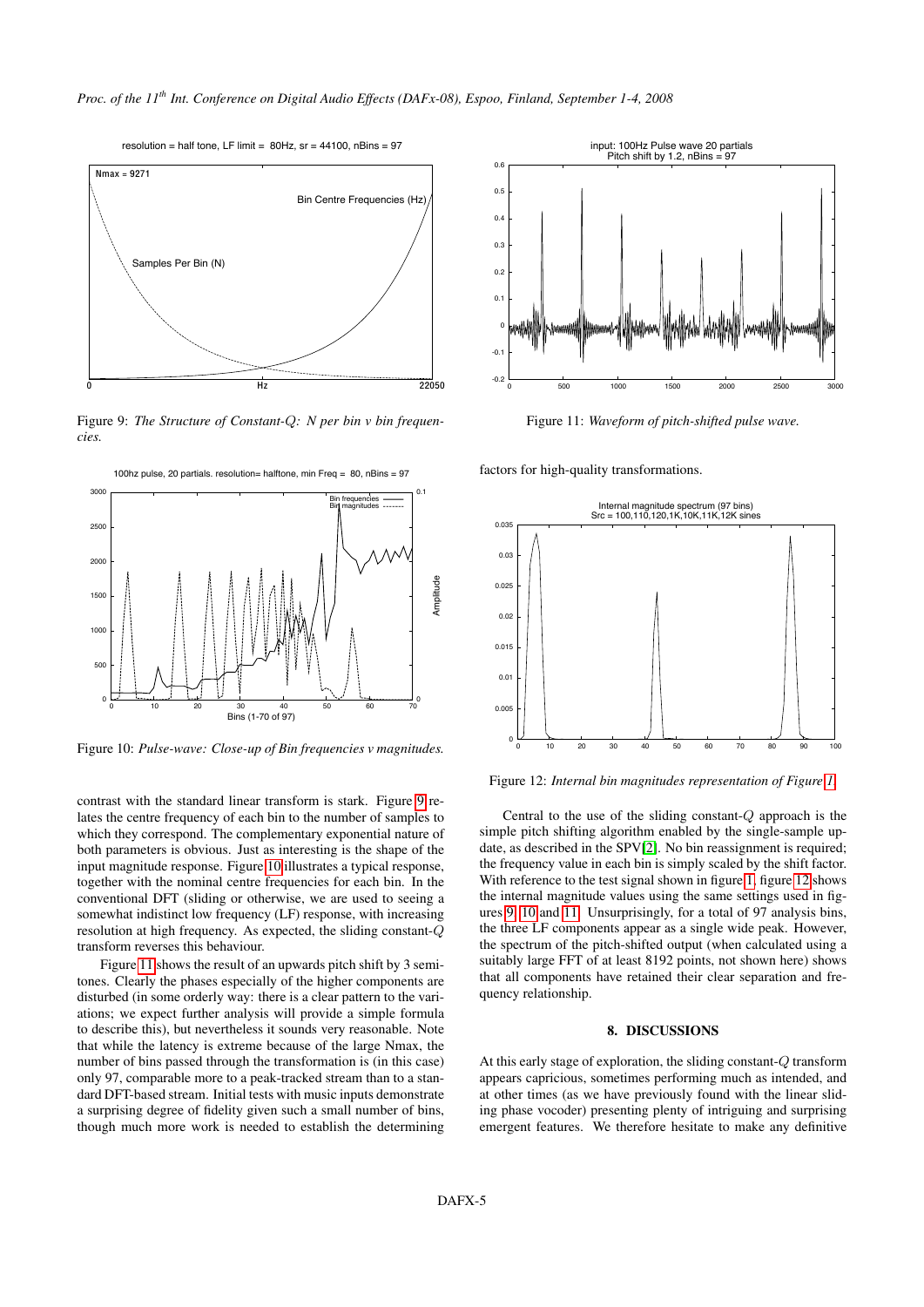claims at this stage about its usability for demanding audio work. Instead, we confine ourselves to a number of general observations which indicate likely routes of further investigation. The current theoretical model presents the problem that the low frequencies are in practice over-emphasised. This is reflected both in the very large sample window (Nmax) required for those low frequencies, and in the high ratio of Nmax to the number of analysis bins arising from the constant- $Q$  conversion. Figure [9](#page-5-0) offers a clue here the result of reducing that ratio would be equivalent to reducing the gradient of the curves. In principle (and recalling the widely-used Zoom transform in which just a few arbitrarily selected frequency bins are calculated), we speculate that not only may "less exponential" gradients be available, but perhaps even a combination of curves not necessarily monotonic; this is similar to the proposals by Brown and Puckette[\[11\]](#page-7-7) and Härmaä *et al.*[\[7\]](#page-7-3). Our goal of course is to be able to employ a much smaller overall transform window of (say) 1024 samples, for low latency, while gaining the LF resolution associated with larger FFT windows. This may lead not to a single "ideal" constant-Q transform but to a family of *warped-constant-*Q transforms (loosely analogous to families of wavelets), which may be tuned by the user according to need.

In this respect we note that the current model achieves surprisingly good results (though not yet "pro quality") even with a very small number of analysis bins and with no attempt at phase realignment for transients. This suggests (though it is contrary to our primary interest in live performance) that the constant-Q transform may find use as a pre-analysis process (which will then eliminate all issues of latency) for use in samplers. The single sample update offers musical advantages, while the data storage and bandwidth requirements, though substantial, are much less than those for the linear sliding phase vocoder and are by no means unsupportable on modern platforms.

In our initial tests with music sources, we find that the emphasis on the low frequencies is not only analytically significant, it can also manifest as a general sonic LF bias (bass boost). We suspect therefore that the transform carries implications of concomitant EQ correction, if high-quality transformations are to be achieved. It may also be that the suggested warped-constant-Q approach will resolve this issue. The lossy nature of the process suggests that the constant-Q transform is best applied to sources that do not include significant broadband noise components such as reverberation. However, a primary motivation for this work was to find transformations effective on drums and general LF percussion, sounds which demand both low latency and fine LF resolution. We are encouraged by our initial results in this direction.

In its present form, we use only the von Hann window in the analysis stage (that window having proved to be the most effective in the linear Sliding DFT). However, the presence of significant sidelobe-like artifacts in many of the transformations we have tried suggest that other higher-order windows may be more appropriate to the constant-Q transform. It is too soon to discount the transform as a starting-point for a peak-tracking analysis, but initial performance (as suggested by figure [12\)](#page-5-3) currently indicates against this application.

## 9. CONCLUSIONS.

The concept of the constant-Q Discrete Fourier Transform has been known and talked about for many years, but efficient and effective methods for calculation have been rare. In this paper we remind the community that the Sliding Discrete Fourier Transform



Figure 13: *Test signal of Figure [1.](#page-3-0) Lower = input, upper = pitchshifted output.*

is ideal for this. While it might have a daunting complexity of  $O(n^2)$  compared with the attractive  $O(n \log n)$  of the FFT, by reducing the number of computed bins by the logarithm it becomes competitive. Added to this the pathologically parallel nature of the algorithm suggests that a suitable application of vector processing or multi-cell computers can remove the last concerns.

Our initial theoretical approach demands very large transform windows, which contradict our goal of low latency. However the results achieved with the very much smaller internal analysis windows are most encouraging. A key goal for future work is reduction of this ratio, so that the expected advantages of low latency and enhanced LF resolution can be realised. While computationally demanding, the algorithm is, like the Sliding Phase Vocoder, highly parallelisable, and (if the latency question can be resolved) available to real-time implementation given suitable hardware. In this respect we believe that the sliding constant-Q transform will permit as wide a range of musical transformation as already identified for the SPV. The question of reconstruction remains moot while many uses for the analysis stage alone suggest themselves, the inherently lossy nature of the transform means that while it is suited to a wide class of sounds and artistic activities, it will not apply to all. The full extent and seriousness of this limitation remains to be determined.

This work was initially funded by the Arts and Humanities Research Council, and continued with partial support from Clearspeed plc; we wish to express our thanks to both of these for their confidence.

## 10. REFERENCES

- <span id="page-6-0"></span>[1] Russell Bradford, Richard Dobson, and John ffitch, "Sliding is Smoother than Jumping," in *ICMC 2005 free sound*. Escola Superior de Música de Catalunya, 2005, pp. 287–290.
- <span id="page-6-1"></span>[2] Russell Bradford, Richard Dobson, and John ffitch, "The Sliding Phase Vocoder," in *Proceedings of the 2007 International Computer Music Conference*. August 2007, vol. II, pp. 449–452, ICMA and Re:New, ISBN 0-9713192-5-1.
- <span id="page-6-2"></span>[3] John ffitch, Richard Dobson, and Russell Bradford, "Sliding DFT for Fun and Musical Profit," in *6th International*

#### Test signal pitch shift by 1.2